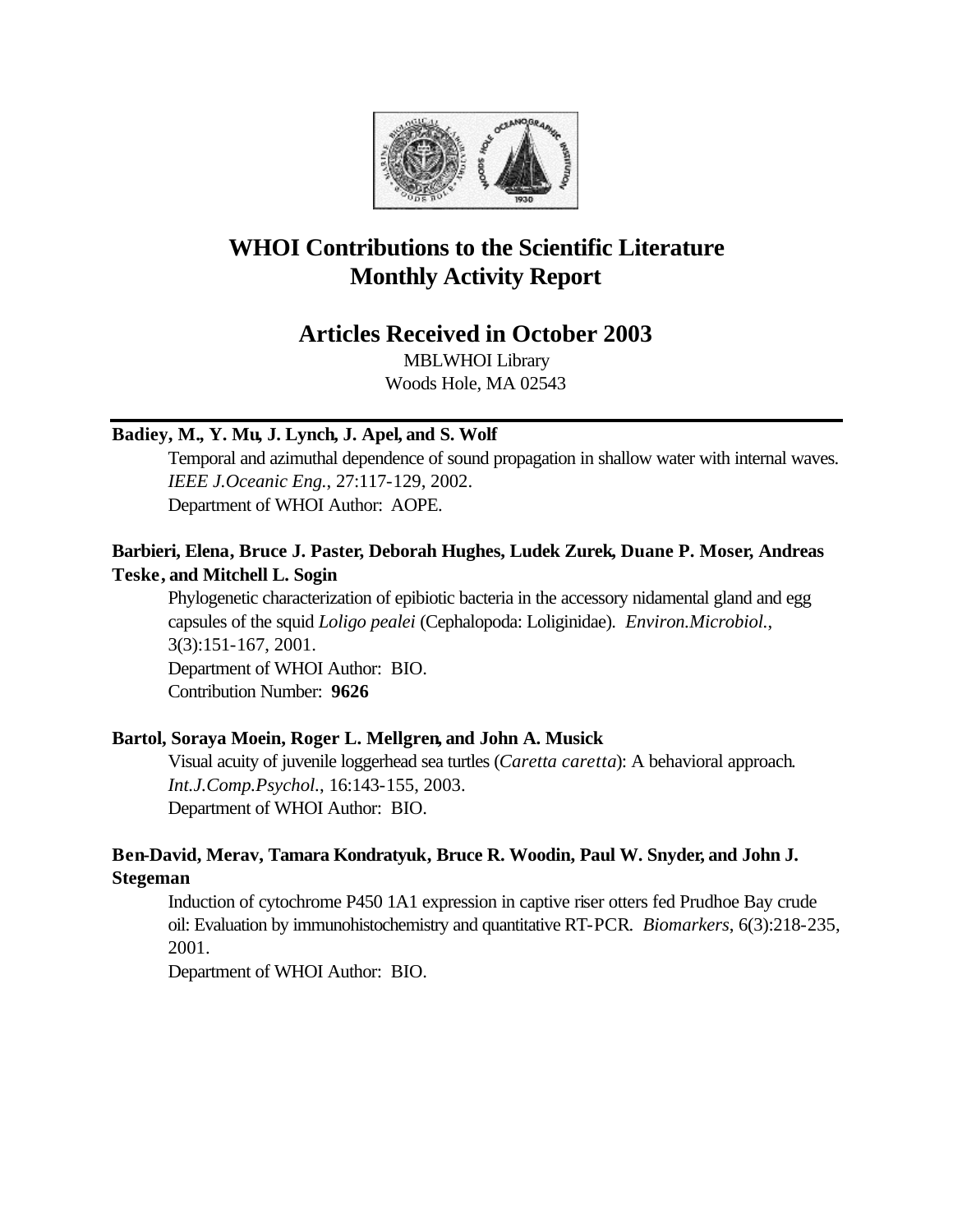# **Bowen, Gabriel J., Paul L. Koch, Philip D. Gingerich, Richard D. Norris, Santo Bains, and Richard M. Corfield**

Refined isotope stratigraphy across the continental Paleocene-Eocene boundary on Polecat Bench in the northern Bighorn Basin. In: *Paleocene-Eocene Stratigraphy and Biotic Change in the Bighorn and Clarks Fork Basins, Wyoming*. P. D. Gingerich, ed., Ann Arbor, MI: Museum of Paleontology, University of Michigan, 33:73-88, 2001. Department of WHOI Author: GEOL.

# **Bullock, James M., Ibby L. Moy, Richard F. Pywell, Sarah J. Coulson, Abigail M. Nolan, and Hal Caswell**

Plant dispersal and colonization processes at local and landscape scales. In: *Dispersal Ecology: The 42nd Symposium of the British Ecological Society held at the Univesity of Reading, 205 April 2001.* James M. Bullock, Robert Kenward, and Rosie Hails, eds. Oxford: Blackwell, :279-302, 2002.

Department of WHOI Author: BIO.

# **Carey, Willaim M., Peter G. Cable, William L. Seigmann, James F. Lynch, and Ilya Rozenfeld**

Measurement of sound transmission and signal gain in the complex Strait of Korea. *IEEE J.Oceanic Eng.*, 27:841-852, 2002. Department of WHOI Author: AOPE.

# **Carmack, Eddy, and David C. Chapman**

Wind-driven shelf/basin exchange on an Arctic shelf: The joint roles of ice cover extent and shelf-break bathymetry. *Geophys.Res.Lett.*, 30(14),1778,doi:10.1029/2003GL017526, 2003.

Department of WHOI Author: PO. Contribution Number: **10938**

## **Chen, Changsheng, and Robert C. Beardsley**

Cross-frontal water exchange on Georges Bank: Some results from an U.S. GLOBEC/Georges Bank Program model study. *J.Oceanogr.*, 58:403-420, 2002. Department of WHOI Author: PO.

### **Chen, Changsheng, Qichun Yu, Robert C. Beardsley, and Peter J. S. Franks**

Model study of the cross-frontal water exchange on Georges Bank: A three-dimensional Lagrangian experiment. *J.Geophys.Res.*, 108(C5),3142,doi:10.1029/2000JC000390, 2003. Department of WHOI Author: PO.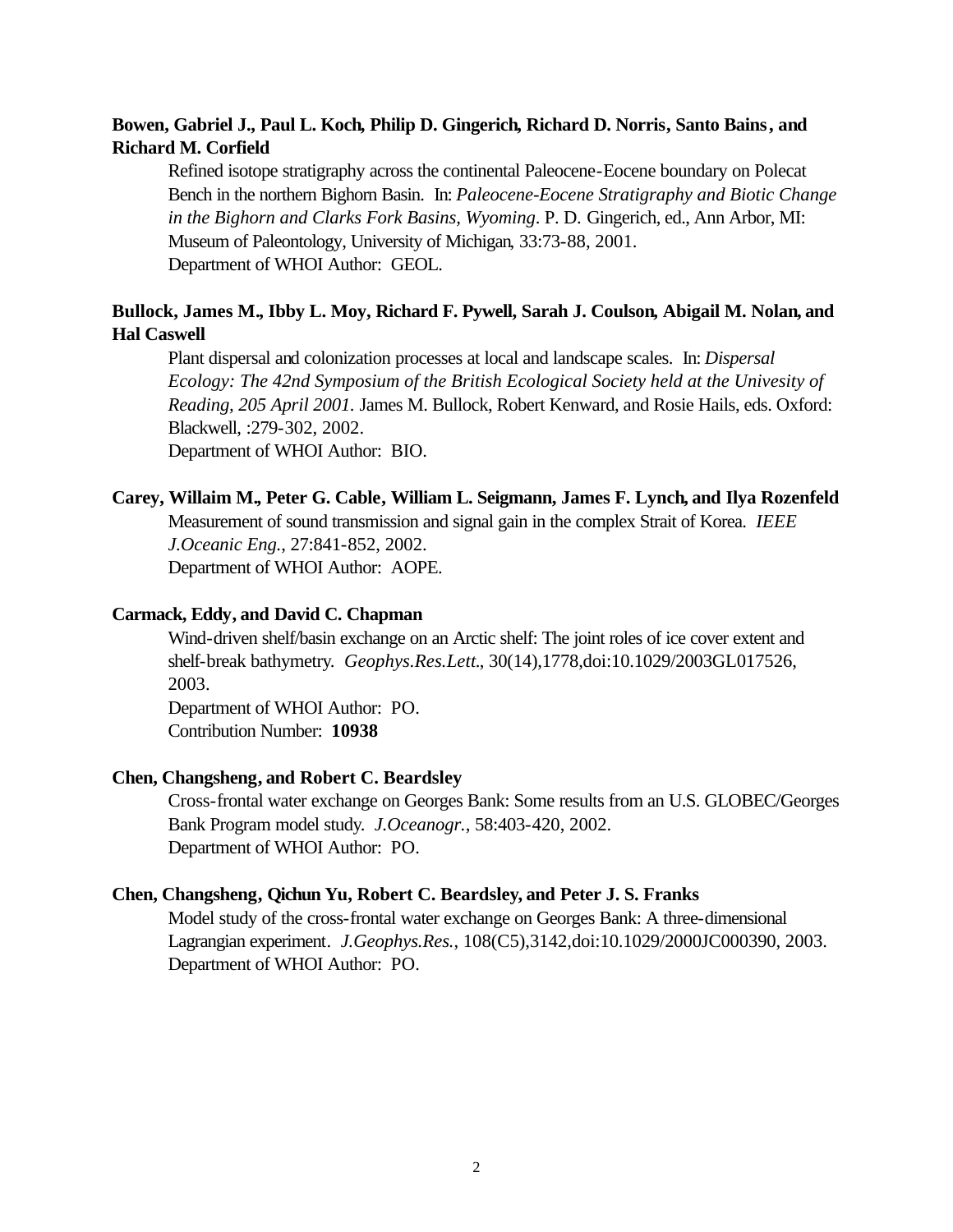### **Clift, Peter D.**

A brief history of the Indus River. In: *Tectonic and Climatic Evolution of the Arabian Sea Region.* P.D. Clift, D. Kroon, C. Gaedicke, and J. Craig, eds. London: The Geological Society, :237-258, 2002. Department of WHOI Author: GEOL. Contribution Number: **10631**

#### **Cox, Tara M., Andrew J. Read, Andrew Solow, and Nick Tregenza**

Will harbor porpoises (*Phocoena phocoena*) habituate to pingers? *J.Cetacean Res.Manage.*, 3(1):81-86, 2001. Department of WHOI Author: MPC. Contribution Number: **10346**

## **Deng, Jian, Larry Pratt, Lou Howard, and Chris Jones**

On stratified shear flow in sea straits of arbitrary cross section. *Stud.Appl.Math.*, 111:409- 434, 2003.

Department of WHOI Author: PO.

# **Distel, Daniel L., Wendy Morrill, Noelle MacLaren-Toussaint, Dianna Franks, and John Waterbury**

*Teredinibacter turnerae* gen. nov., sp. nov., a dinitrogen-fixing, cellulolytic, endosymbiotic gama-proteobacterium isolated from the gills of wood-boring molluscs (Bivalvia: Teredinidae). *Int.J.Systematic Microbiol.*, 52:2261-2269, 2002. Department of WHOI Author: BIO.

# **Dyhrman, Sonya T., Eric A. Webb, Donald M. Anderson, James W. Moffett, and John B. Waterbury**

Cell-specific detection of phosphorus stress in *Trichodesmium* from the Western North Atlantic. *Limnol.Oceanogr.*, 47:1832-1836, 2002. Department of WHOI Author: BIO. MCG. Contribution Number: **10725**

#### **Edson, James B., Alan C. Chave, Manhar D. Dhanak, and Fred D. Dunnebier**

Guest editorial. *IEEE J.Oceanic Eng.*, 27:145, 2002. Department of WHOI Author: AOPE.

#### **Gordon, Jonathan, and Peter L. Tyack**

Acoustic techniques for studying cetaceans. In: *Marine Mammals: Biology and Conservation. P. G. H. Evans and T. Raga, eds.* New York, NY: Kluwer Academic, :293- 324, 2001.

Department of WHOI Author: BIO.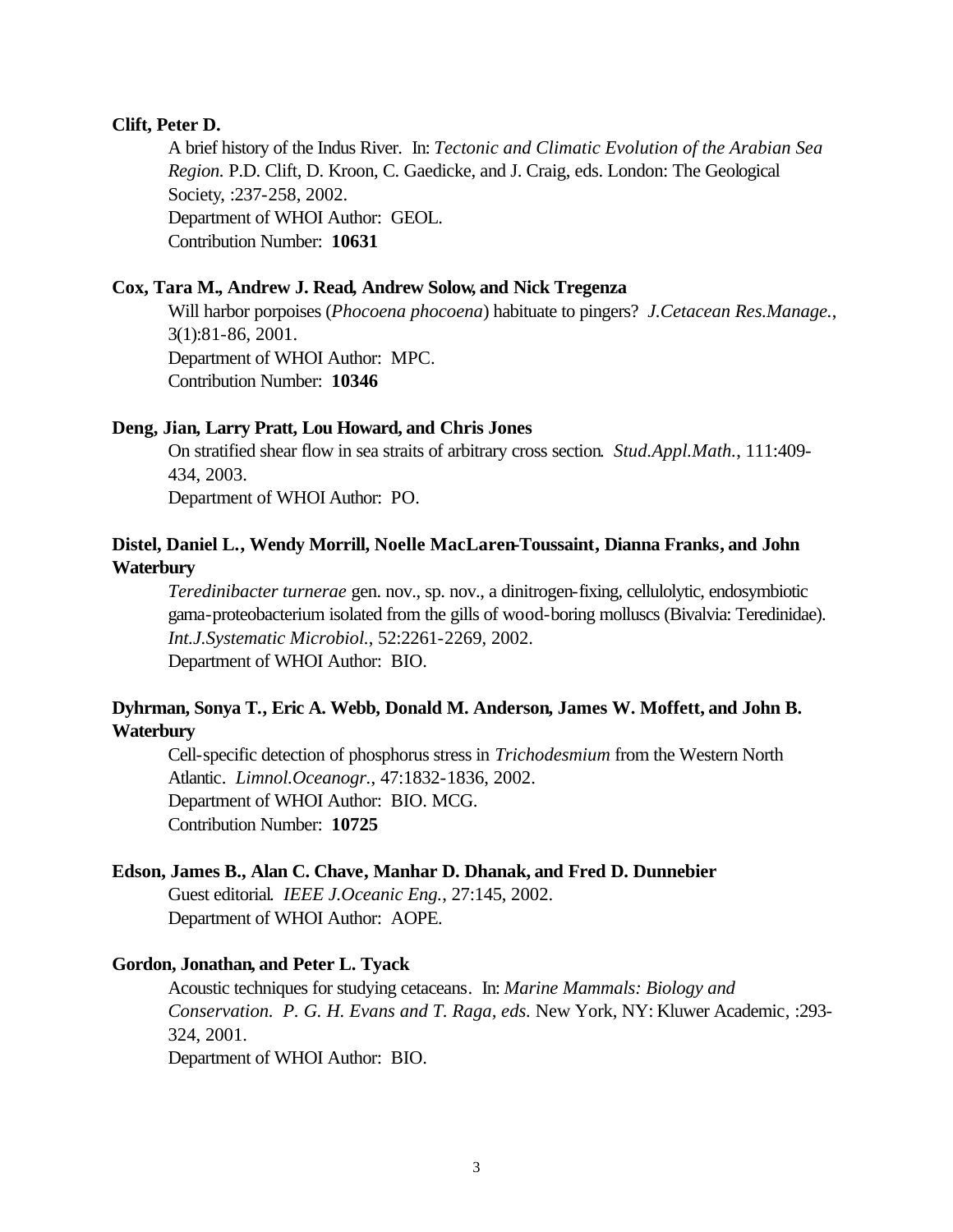#### **Gordon, Jonathan, and Peter L. Tyack**

Sound and cetaceans. In: *Marine Mammals: Biology and Conservation*. P. G. H. Evans and T. Raga, eds. New York, NY: Kluwer Academic, :139-196, 2001. Department of WHOI Author: BIO.

### **Hart, S. R., H. Staudigel, R. Workman, A. A. P. Koppers, and A. P. Girard**

A fluorescein tracer release experiment in the hydrothermally active crater of Vailulu'u volcano, Samoa. *J.Geophys.Res.*, 108(B8),2377,doi:10.1029/2002JB001902, 2003. Department of WHOI Author: GEOL.

### **Hetland, Robert D., Dennis J. McGillicuddy, and Richard P. Signell**

Cross-frontal entrainment of plankton into a buoyant plume: The frog tongue mechanism. *J.Mar.Res.*, 60:763-777, 2002. Department of WHOI Author: AOPE. Contribution Number: **10680**

#### **Huang, Yue-Wern, John J. Stegeman, Bruce R. Woodin, and William H. Karasov**

Immunohistochemical localization of cytochrome P4501A induced by 3,3',4,4',5 pentochlorobiphenyl (PCB 126) in multiple organs of northern leopard frogs, *Rana pipiens*. *Environ.Toxicol.Chem.*, 20:191-197, 2001. Department of WHOI Author: BIO.

### **Hunt, Heather L., and Lauren S. Mullineaux**

The roles of predation and postlarval transport in recruitment of the soft shell clam (Mya arenaria). *Limnol.Oceanogr.*, 47:151-164, 2002. Department of WHOI Author: BIO. Contribution Number: **10215**

#### **Jiang, Houshuo**

Numerical simulation of the flow field at the scale size of an individual copepod. In: *Handbook of Scaling Methods in Aquatic Ecology: Measurement, Analysis, Simulation.* Laurent Seuront and Peter G. Strutton, eds. Boca Raton, FL:CRC Press, :479-491, 2003. Department of WHOI Author: AOPE. Contribution Number: **10765**

#### **Keigwin, L. D., J. P. Sachs, and Y. Rosenthal**

A 1600-year history of the Labrador Current off Nova Scotia. *Clim.Dyn.*, 21:53-62, 2003. Department of WHOI Author: GEOL.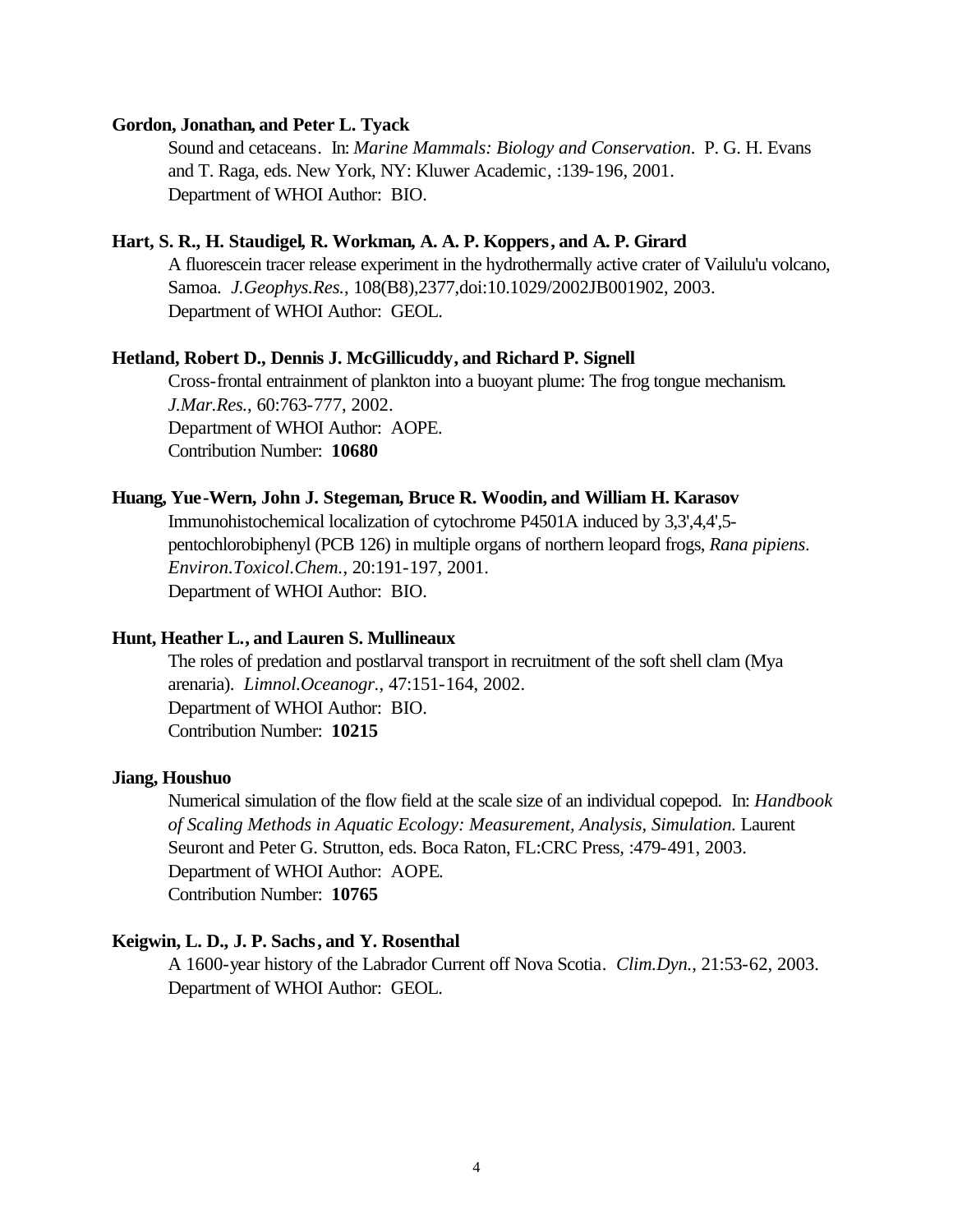**Kukla, George L., Michael L. Bender, Jacques-Louis de Beaulieu, Gerard Bond, Wallace S. Broecker, Piet Cleveringa, Joyce E. Gavin, Timothy D. Herbert, John Imbrie, Jean Jouzel, Lloyd D. Keigwin, Karen-Luise Knudsen, Jerry McManus, Josef Merkt, Daniel R. Muhs, Helmut Muller, Richard Z. Poore, Stephen C. Porter, Guy Seret, et al.**

Last interglacial climates. *Quat.Res.*, 58:2-13, 2002. Department of WHOI Author: GEOL.

#### **Lewis, Craig V. L., James R. Weinberg, and Cabell S. Davis**

Population structure and recruitment of the bivalve *Arctica islandica* (Linnaeus, 1767) on Georges Bank from 1980-1999. *J.Shellfish Res.*, 20:1135-1144, 2001. Department of WHOI Author: BIO.

### **Lundin, Kennet, and Christoffer Schander**

Epidermal ciliary ultrastructure of adult and larval sipunculids (Sipunculida). *Acta Zool.*, 84:113-119, 2003. Department of WHOI Author: BIO. Contribution Number: **10793**

### **Martinez, Ignacio, Lloyd Keigwin, Timothy T. Barrows, Yusuke Yokoyama, and John Southon**

La Niña-like conditions in the eastern equatorial Pacific and a stronger Choco jet in the northern Andes during the last glaciation. *Paleoceanography*, 18(2),1033,doi:10.1029/2002PA000877, 2003. Department of WHOI Author: GEOL.

# **McGillicuddy, D. J., R. P. Signell, C. A. Stock, B. A. Keafer, M. D. Keller, R. D. Hetland, and D. M. Anderson**

A mechanism for offshore initiation of harmful algal blooms in the coastal Gulf of Maine. *J.Plankton Res.*, 25:1131-1138, 2003. Department of WHOI Author: AOPE. BIO. Contribution Number: **10652**

### **McManus, Jerry, Delia Oppo, James Cullen, and Stephanie Healey**

Marine isotope stage 11 (MIS 11): Analog for holocene and future climate? In: *Earth's Climate and Orbital Eccentricity: Marine Isotope Stage 11 Question*. Andre W. Droxler, Richard Z. Poore, Lloyd H. Burckle, eds. Washington, DC: American Geophysical Union, :69- 85, 2003.

Department of WHOI Author: GEOL. Contribution Number: **10559**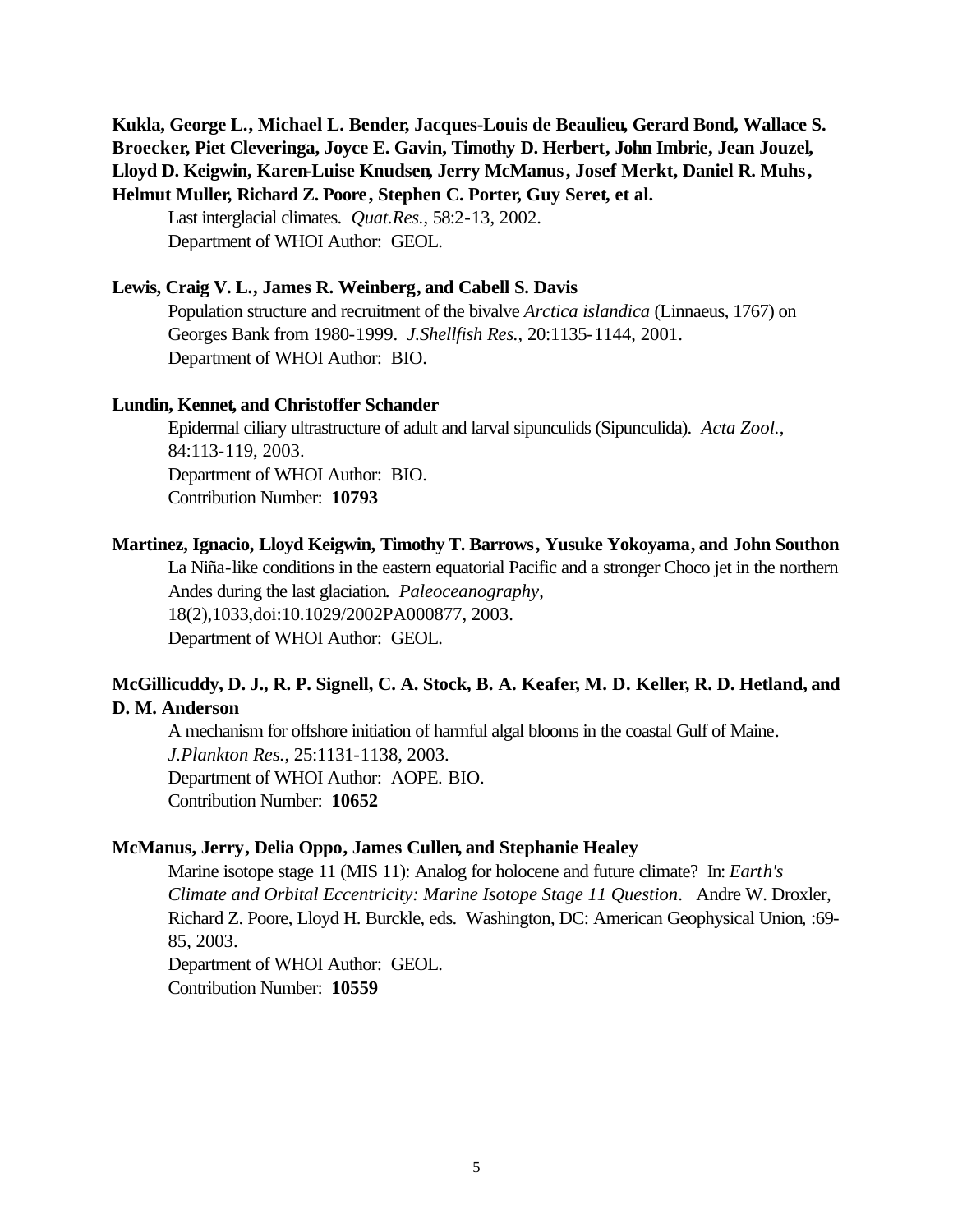# **Miksis, Jennifer L., Matthew D. Grund, Douglas P. Nowacek, Andrew R. Solow, Richard C. Connor, and Peter L. Tyack**

Cardiac responses to acoustic playback experiments in the captive bottlenose dolphin (*Tursiops truncatus*). *J.Comp.Psychol.*, 115(3):227-232, 2001. Department of WHOI Author: BIO. AOPE. Contribution Number: **9917**

# **Milkov, Alexei V., George E. Claypool, Young-Joo Lee, Wenyue Xu, Gerald R. Dickens, Walter S. Borowski, and the ODP 204 Leg Scientific Party**

In situ methane concentrations at Hydrate Ridge offshore Oregon: New constraints on the global gas hydrate inventory from an active margin. *Geology*, 31:833-836, 2003. Department of WHOI Author: GEOL. Contribution Number: **10950**

#### **Milkov, Alexei V., and Roger Sassen**

Preliminary assessment of resources and economic potential of individual gas hydrate accumulations in the Gulf of Mexico continental slope. *Mar.Pet.Geol.*, 20:111-128, 2003. Department of WHOI Author: GEOL. Contribution Number: **10867**

### **Pearson, Paul N., Richard D. Norris,and Andrew J. Empson**

*Mutabella mirabilis* gen. et sp. nov., a miocene microperforate planktonic foraminifer with an extreme level of intraspecific variability. *J.Foraminiferal Res.*, 31(2):120-132, 2001. Department of WHOI Author: GEOL.

## **Petitt, Robert A., Jr., David W. Harris, Beecher Wooding, John Bailey, James Jolly, Ed Hobart, Alan D. Chave, Fred Duennebier, Rhett Butler, Andrew Bowen, and Dana Yoerger**

The Hawaii-2 observatory. *IEEE J.Oceanic Eng.*, 27:245-253, 2002. Department of WHOI Author: AOPE.

## **Pizarro, Oscar, Hanumant Singh, and Steven Lerner**

Towards image-based characterization of acoustic navigation. In: *IEEE/RSJ International Conference on Intelligent Robots and Systems, Maui, Hawaii, Oct. 29-Nov. 3, 2001*, :1519-1524, 2001. Department of WHOI Author: AOPE.

### **Podar, Mircea, Steven H. D. Haddock, Mitchell L. Sogin, and G. Richard Harbison**

A molecular phylogenetic framework for the phylum Ctenophora using 18S rRNA genes. *Mol.Phylogenet.Evol.*, 21(2):218-30, 2001. Department of WHOI Author: BIO. Contribution Number: **10474**